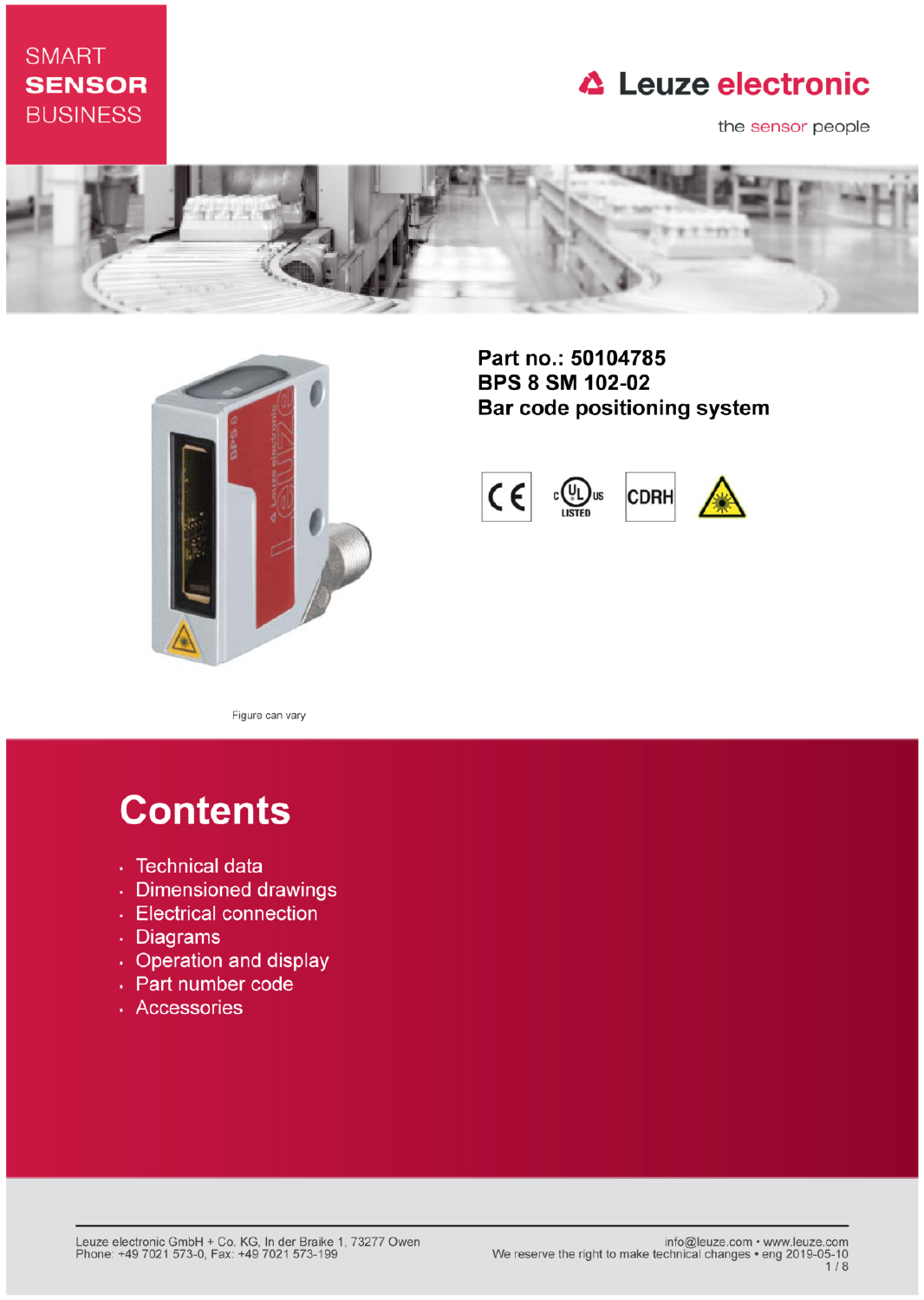## Part no.: 50104785 – BPS 8 SM 102-02 – Bar code positioning system

#### **Technical data**

| <b>Basic data</b>                   |                                          |
|-------------------------------------|------------------------------------------|
| <b>Series</b>                       | BPS <sub>8</sub>                         |
| Data telegram                       | Binary protocol 2                        |
| Order guide                         | Bar code tape must be ordered separately |
|                                     |                                          |
| <b>Optical data</b>                 |                                          |
| Depth of field                      | 80  140 mm                               |
| Light source                        | Laser, Red                               |
| Laser class                         | 2, IEC/EN 60825-1:2007                   |
| Light beam exit                     | Front                                    |
|                                     |                                          |
| <b>Measurement data</b>             |                                          |
| Measurement range                   | 0  10,000,000 mm                         |
| Resolution                          | 0.001  100 mm                            |
| Measurement value output            | 3.3 <sub>ms</sub>                        |
| Max. traverse rate                  | $4 \, \text{m/s}$                        |
|                                     |                                          |
| <b>Electrical data</b>              |                                          |
| Protective circuit                  | Short circuit protected                  |
| <b>Performance data</b>             |                                          |
| Supply voltage U <sub>B</sub>       | 4.75  5.5 V, DC                          |
| Current consumption, max.           | 250 mA                                   |
| <b>Inputs/outputs selectable</b>    |                                          |
| Output current, max.                | 100 mA                                   |
| Number of inputs/outputs selectable | 1 Piece(s)                               |
|                                     |                                          |
| <b>Interface</b>                    |                                          |
| <b>Type</b>                         | <b>RS 232</b>                            |
| <b>RS 232</b>                       |                                          |
| Function                            | Process                                  |
| Transmission speed                  | 1,200  187,500 Bd                        |
| Data format                         | Fixed                                    |
| Start bit                           | 1                                        |
| Data bit                            | 8 data bits                              |
| Stop bit                            | 1                                        |
| Parity                              | Adjustable                               |
| Data encoding                       | <b>Binary</b>                            |
|                                     |                                          |
| Service interface                   |                                          |
| Type                                | <b>RS 232</b>                            |
| <b>RS 232</b>                       |                                          |
| Function                            | Service                                  |
|                                     |                                          |
| <b>Connection</b>                   |                                          |
| Number of connections               | 1 Piece(s)                               |
|                                     |                                          |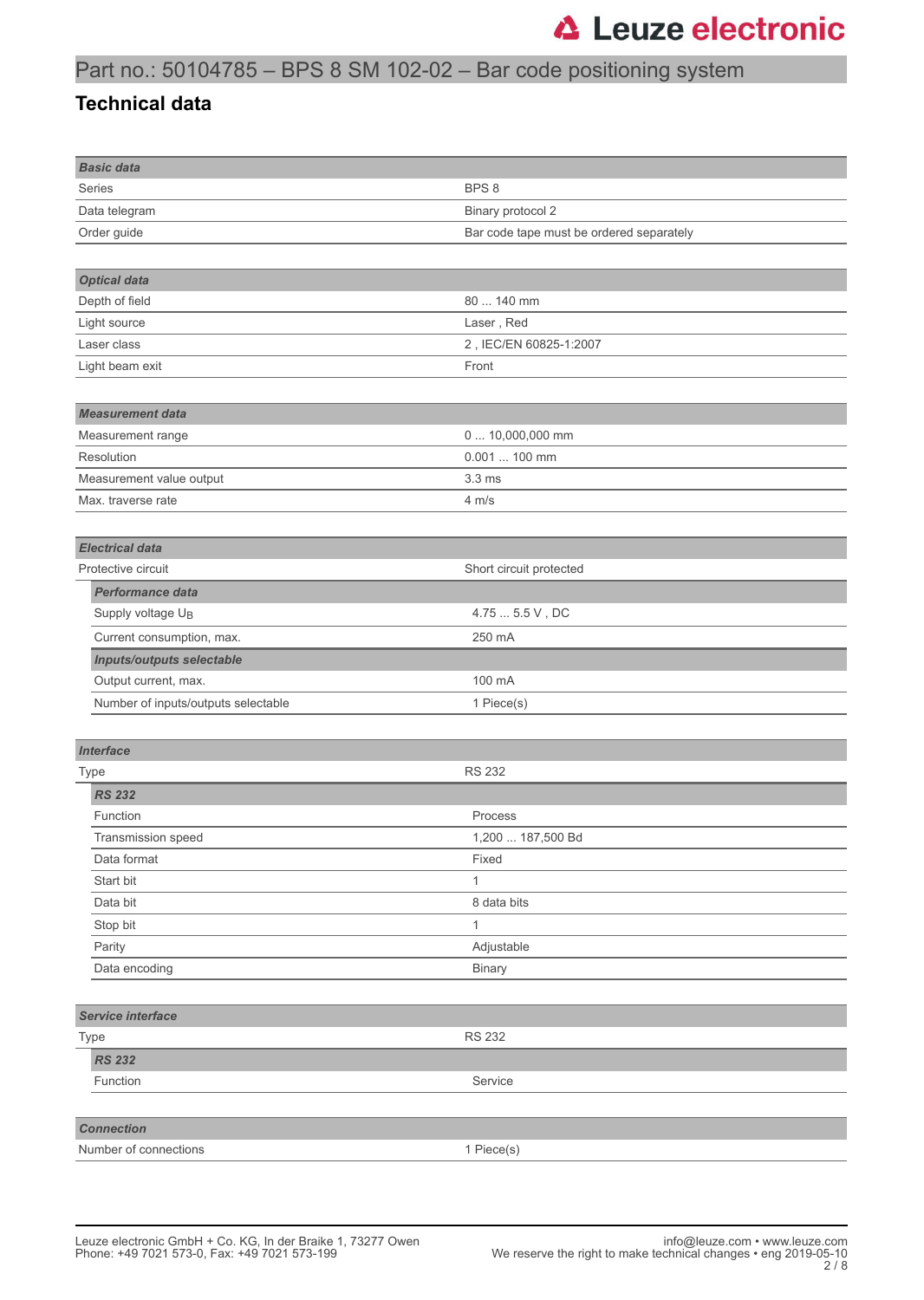## Part no.: 50104785 – BPS 8 SM 102-02 – Bar code positioning system

| <b>Connection 1</b>                |                                                                                              |
|------------------------------------|----------------------------------------------------------------------------------------------|
| Type of connection                 | Connector                                                                                    |
| Function                           | Connection to device                                                                         |
| Thread size                        | M12                                                                                          |
| No. of pins                        | 5-pin                                                                                        |
|                                    |                                                                                              |
| <b>Mechanical data</b>             |                                                                                              |
| Dimension (W x H x L)              | 15 mm x 48 mm x 40.3 mm                                                                      |
| Housing material                   | Metal, Diecast zinc                                                                          |
| Lens cover material                | Glass                                                                                        |
| Net weight                         | 70 g                                                                                         |
| Housing color                      | Red<br>Silver                                                                                |
| Type of fastening                  | Dovetail grooves<br>Mounting thread<br>Through-hole mounting<br>Via optional mounting device |
| <b>Operation and display</b>       |                                                                                              |
| Type of display                    | LED                                                                                          |
| Number of LEDs                     | 2 Piece(s)                                                                                   |
|                                    |                                                                                              |
| <b>Environmental data</b>          |                                                                                              |
| Ambient temperature, operation     | 040 °C                                                                                       |
| Ambient temperature, storage       | $-2060 °C$                                                                                   |
| Relative humidity (non-condensing) | 090%                                                                                         |
|                                    |                                                                                              |
| <b>Certifications</b>              |                                                                                              |
| Degree of protection               | IP 67, EN 60529 with various connectors or screwed-on caps                                   |
| Protection class                   | $\vert\vert\vert$                                                                            |
| Certifications                     | c UL US                                                                                      |
| US patents                         | US 6,822,774 B                                                                               |
|                                    |                                                                                              |
| <b>Classification</b>              |                                                                                              |
| Customs tariff number              | 84719000                                                                                     |
| eCl@ss 8.0                         | 27280190                                                                                     |
| eCl@ss 9.0                         | 27280190                                                                                     |
| <b>ETIM 5.0</b>                    | EC001825                                                                                     |
| <b>ETIM 6.0</b>                    | EC001825                                                                                     |

### **Dimensioned drawings**

All dimensions in millimeters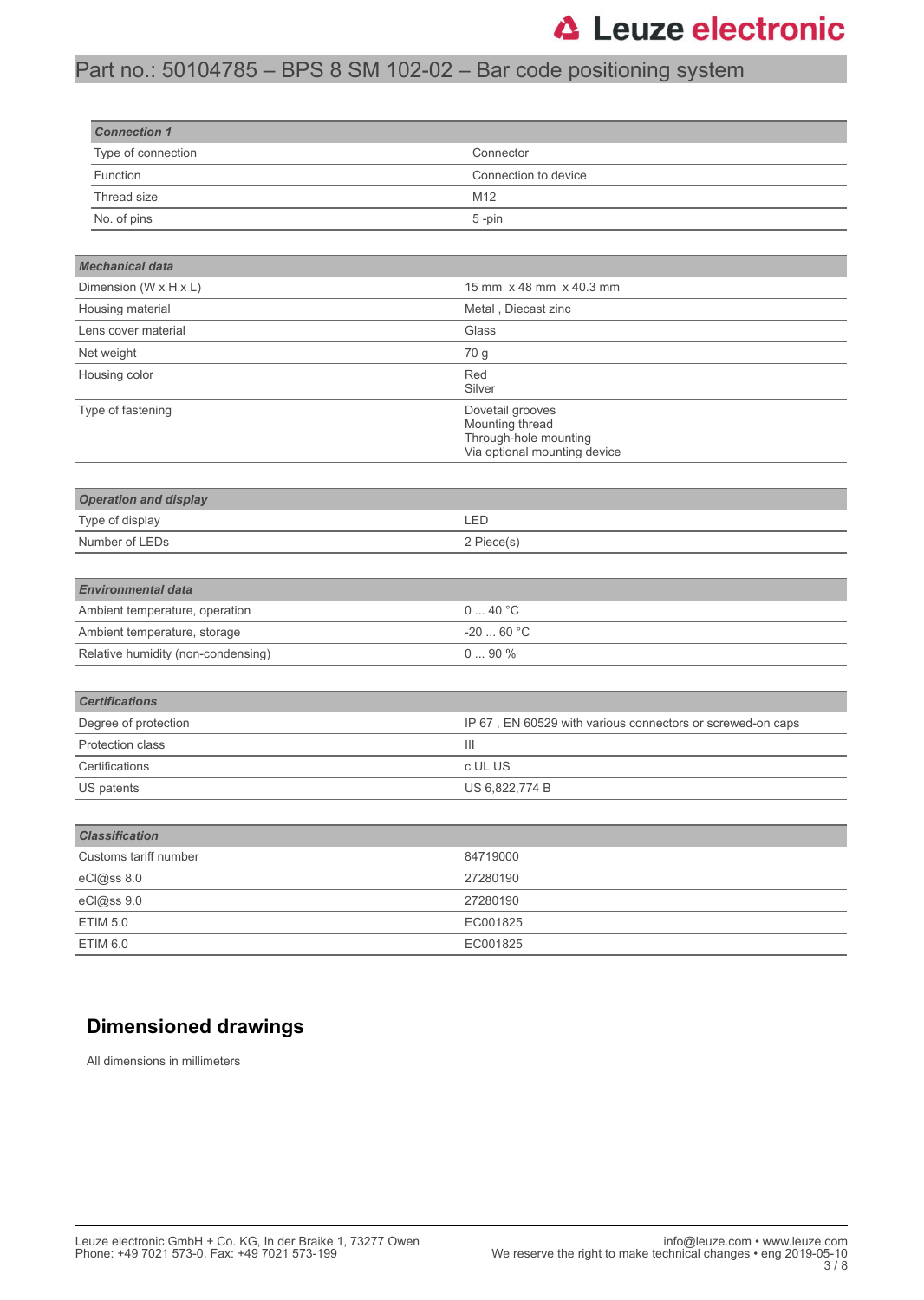Part no.: 50104785 – BPS 8 SM 102-02 – Bar code positioning system





A Turning connector, turnable by 90°

B Indicator diodes (B1: status LED, B2: decode LED)

C Scanning beam, divergence max. 5 mm at 150 mm reading distance

D Optical axis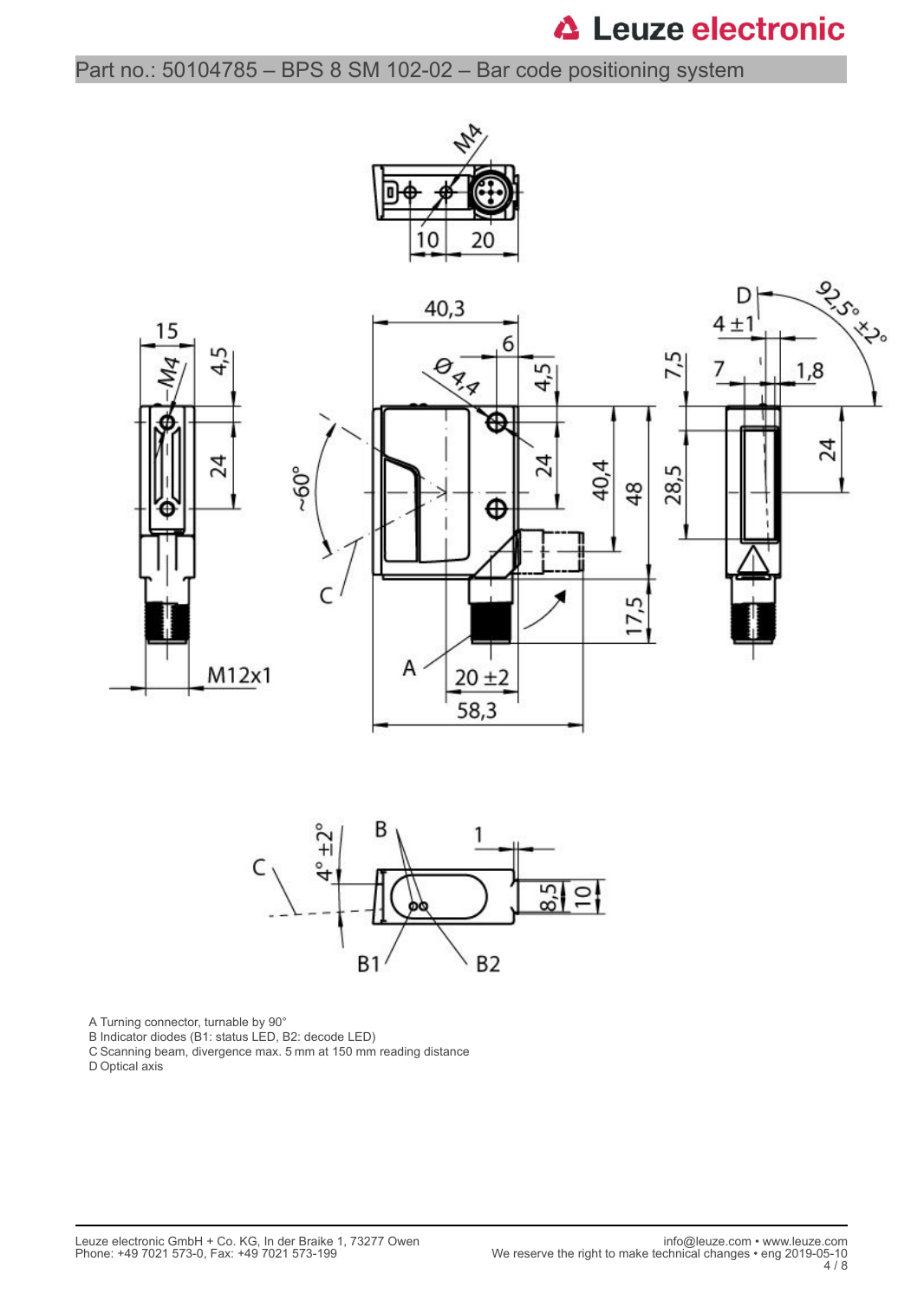### Part no.: 50104785 – BPS 8 SM 102-02 – Bar code positioning system

#### **Electrical connection**

| <b>Connection 1</b> |                      |
|---------------------|----------------------|
| Type of connection  | Connector            |
| Function            | Connection to device |
| Thread size         | M <sub>12</sub>      |
| Type                | Male                 |
| Material            | Metal                |
| No. of pins         | $5$ -pin             |
| Encoding            | A-coded              |

| Pin            | Pin assignment    |
|----------------|-------------------|
|                | V+                |
| $\overline{2}$ | <b>RS 232 TxD</b> |
| 3              | <b>GND</b>        |
| 4              | <b>RS 232 RxD</b> |
| 5              | SW IN/OUT         |



#### **Diagrams**

#### Reading field curve

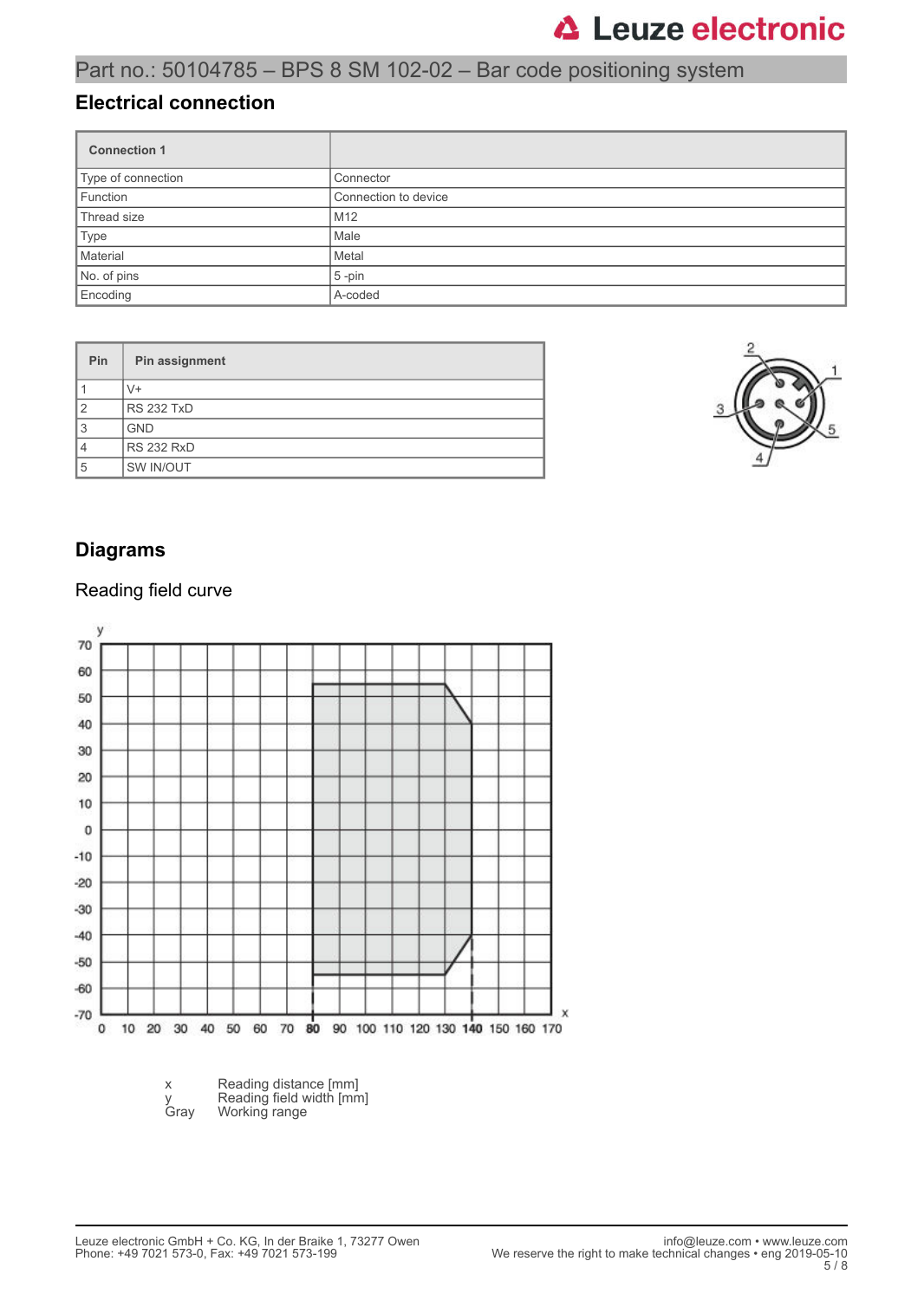### Part no.: 50104785 – BPS 8 SM 102-02 – Bar code positioning system

#### **Operation and display**

#### LEDs

| <b>LED</b> | <b>Display</b>           | <b>Meaning</b>                               |
|------------|--------------------------|----------------------------------------------|
|            | Off                      | No supply voltage                            |
|            | Green, flashing          | Device ok, initialization phase              |
|            | Green, continuous light  | Operational readiness                        |
|            | Red, flashing            | Device OK, warning set                       |
|            | Red, continuous light    | Device error                                 |
|            | Orange, flashing         | Service operation active                     |
| 2          | Off                      | Positioning deactivated                      |
|            | Green, continuous light  | Positioning running (position value valid)   |
|            | Red, continuous light    | Positioning running (position value invalid) |
|            | Orange, continuous light | Positioning running (marker label detected)  |

#### **Part number code**

Part designation: **BPS 8 XX YYY - ZZ**

| XX  | Scanning principle / optics:<br>S: line scanner (single line)<br>M: Medium Density (medium distance)                                          |
|-----|-----------------------------------------------------------------------------------------------------------------------------------------------|
| YYY | Beam exit:<br>100: lateral<br>$102:$ front                                                                                                    |
| ZZ  | Presetting:<br>01 / 05: Binary protocol 1<br>02: Binary protocol 2<br>03: Binary protocol 3<br>04: Binary protocol 4<br>10: Binary protocol 6 |

#### **Note**

A list with all available device types can be found on the Leuze electronic website at www.leuze.com.

#### **Accessories**

### Connection technology - Connection unit

| Part no. | <b>Designation</b>            | <b>Article</b>             | <b>Description</b>                                                                                                                                     |
|----------|-------------------------------|----------------------------|--------------------------------------------------------------------------------------------------------------------------------------------------------|
| 50112891 | l MA 248i Profinet<br>Gateway | Modular<br>connection unit | Supply voltage: 18  30 V<br>Current consumption, max.: 300 mA<br>Interface: PROFINET, RS 232<br>Connections: 6 Piece(s)<br>Degree of protection: IP 65 |
| 50104790 | l MA 8-01                     | Modular<br>connection unit | Supply voltage: 10  30 V<br>Current consumption, max.: 50 mA<br>Interface: RS 485<br>Connections: 3 Piece(s)<br>Degree of protection: IP 67            |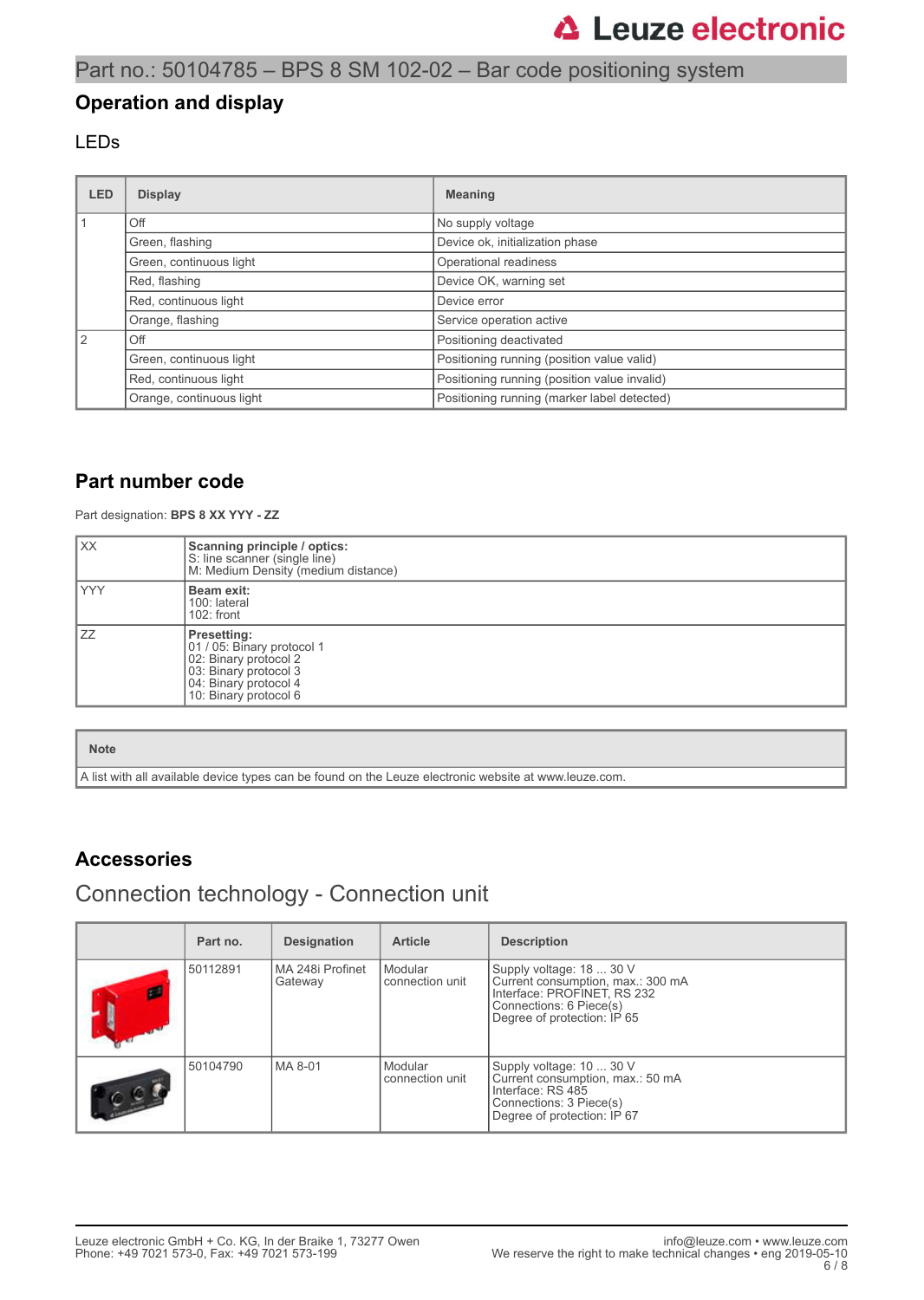### Part no.: 50104785 – BPS 8 SM 102-02 – Bar code positioning system

### Connection technology - Connection cables

|        | Part no. | <b>Designation</b> | <b>Article</b>     | <b>Description</b>                                                                                                                                          |
|--------|----------|--------------------|--------------------|-------------------------------------------------------------------------------------------------------------------------------------------------------------|
| œ<br>W | 50040757 | KB 008-3000 A      | l Connection cable | Connection 1: Connector, M12, Axial, Female, A-coded, 5-pin<br>Connection 2: Open end<br>Shielded: Yes<br>Cable length: 3,000 mm<br>Sheathing material: PUR |

## Connection technology - Interconnection cables

|   | Part no. | <b>Designation</b>             | <b>Article</b>           | <b>Description</b>                                                                                                                                                                                    |
|---|----------|--------------------------------|--------------------------|-------------------------------------------------------------------------------------------------------------------------------------------------------------------------------------------------------|
|   | 50113467 | KB JST-<br>M12A-5P-3000        | Connection cable         | Suitable for interface: RS 232<br>Connection 1: Connector, M12, Axial, Female, A-coded, 5-pin<br>Connection 2: JST ZHR, 12 -pin<br>Shielded: Yes<br>Cable length: 3,000 mm<br>Sheathing material: PUR |
| E | 50133890 | KDS S-M12-5A-<br>M12-5A-P1-020 | Interconnection<br>cable | Connection 1: Connector, M12, Axial, Female, A-coded, 5-pin<br>Connection 2: Connector, M12, Axial, Male, A-coded, 5-pin<br>Shielded: Yes<br>Cable length: 2,000 mm<br>Sheathing material: PUR        |

## Mounting technology - Rod mounts

| Part no. | <b>Designation</b> | <b>Article</b>  | <b>Description</b>                                                                                                                                                                                                                     |
|----------|--------------------|-----------------|----------------------------------------------------------------------------------------------------------------------------------------------------------------------------------------------------------------------------------------|
| 50127177 | BTU 008M-D10       | Mounting system | Design of mounting device: Mounting system<br>Fastening, at system: Sheet-metal mounting, For 10 mm rod<br>Mounting bracket, at device: Screw type<br>Type of mounting device: Turning, 360°, Adjustable, Clampable<br>Material: Metal |

## Mounting technology - Other

|     | Part no. | <b>Designation</b> | <b>Article</b>  | <b>Description</b>                                                                                        |
|-----|----------|--------------------|-----------------|-----------------------------------------------------------------------------------------------------------|
| 515 | 50104791 | <b>BT 8-01</b>     | Mounting device | Fastening, at system: Through-hole mounting<br>Mounting bracket, at device: Screw type<br>Material: Metal |